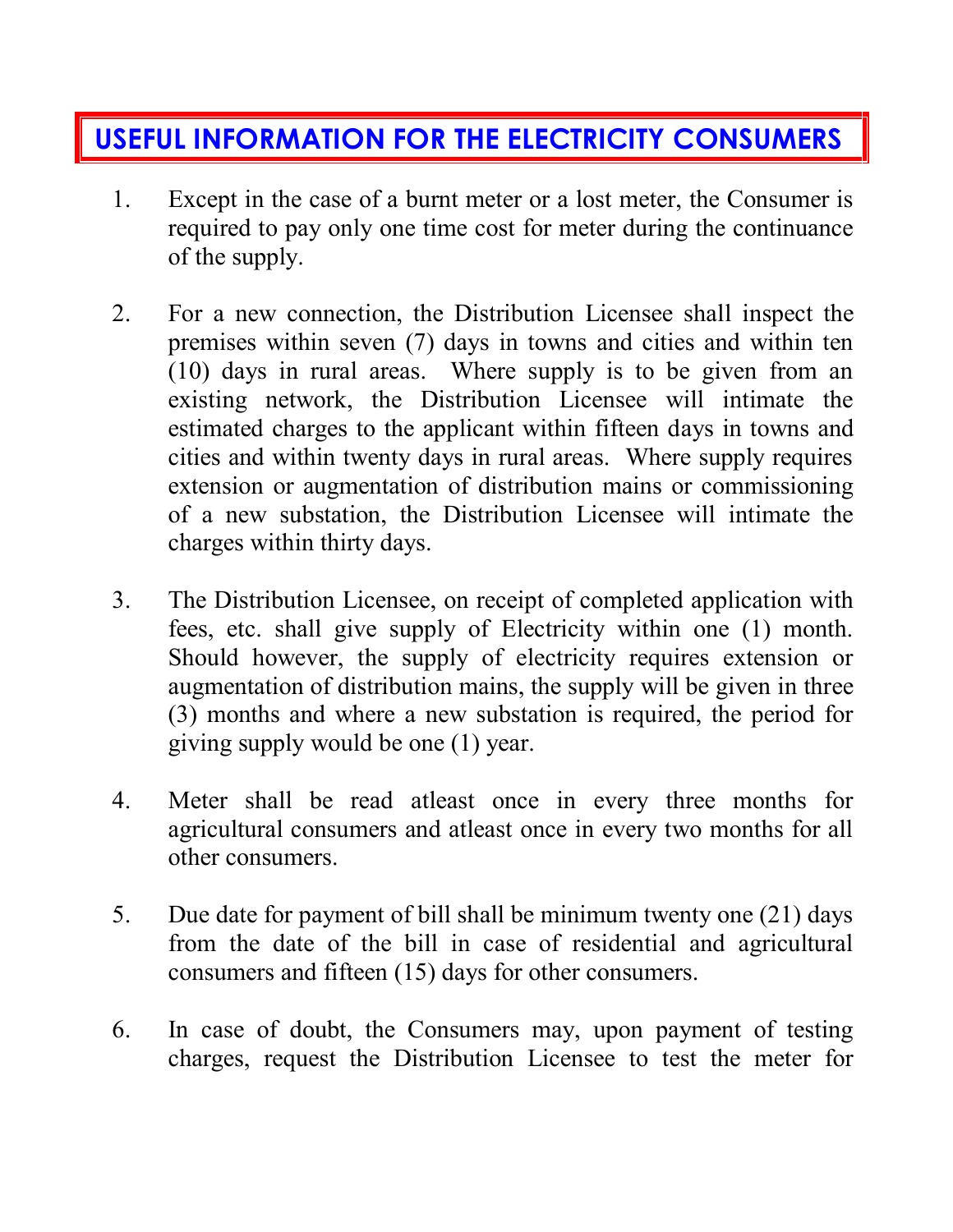accuracy. If the meter is found defective, the Distribution Licensee shall refund the testing charges and replace the meter, free of cost.

- 7. Upon complaint of a burnt meter from the consumer, the Distribution Licensee shall restore supply within twenty four (24) hours in towns and cities and within forty eight (48) hours in rural areas.
- 8. If the consumer receives an abnormally high bill, complaint should be registered with the Distribution Licensee and the bill may be paid under protest. Alternatively, the consumer may deposit an amount equal to the monthly average of the bills paid during the previous six months, to avoid disconnection.
- 9. In the case of a normal fuse-off call, the Distribution Licensee shall restore the supply within four (4) hours in towns and cities and within twenty four (24) hours in rural areas.
- 10. The consumer may require the authorized representative of the Distribution Licensee to display his nametag, proof of identity, while interacting with the consumer.
- 11. Where consumer neglects to pay any charge for electricity within the due date, the Distribution Licensee is required to give a 15 days notice in writing before disconnecting the supply.
- 12. Any change of name or change in tariff category shall be effected by the Distribution Licensee with effect from the second billing circle after receiving the application.
- 13. Consumer having a grievance in respect of electricity services, may present the same in the prescribed form "X" to the Internal Grievance Redressal System at the office of the Superintending Engineer of the circle in the district and in the area of supply covered by the Distribution Licensees in Greater Mumbai. In the